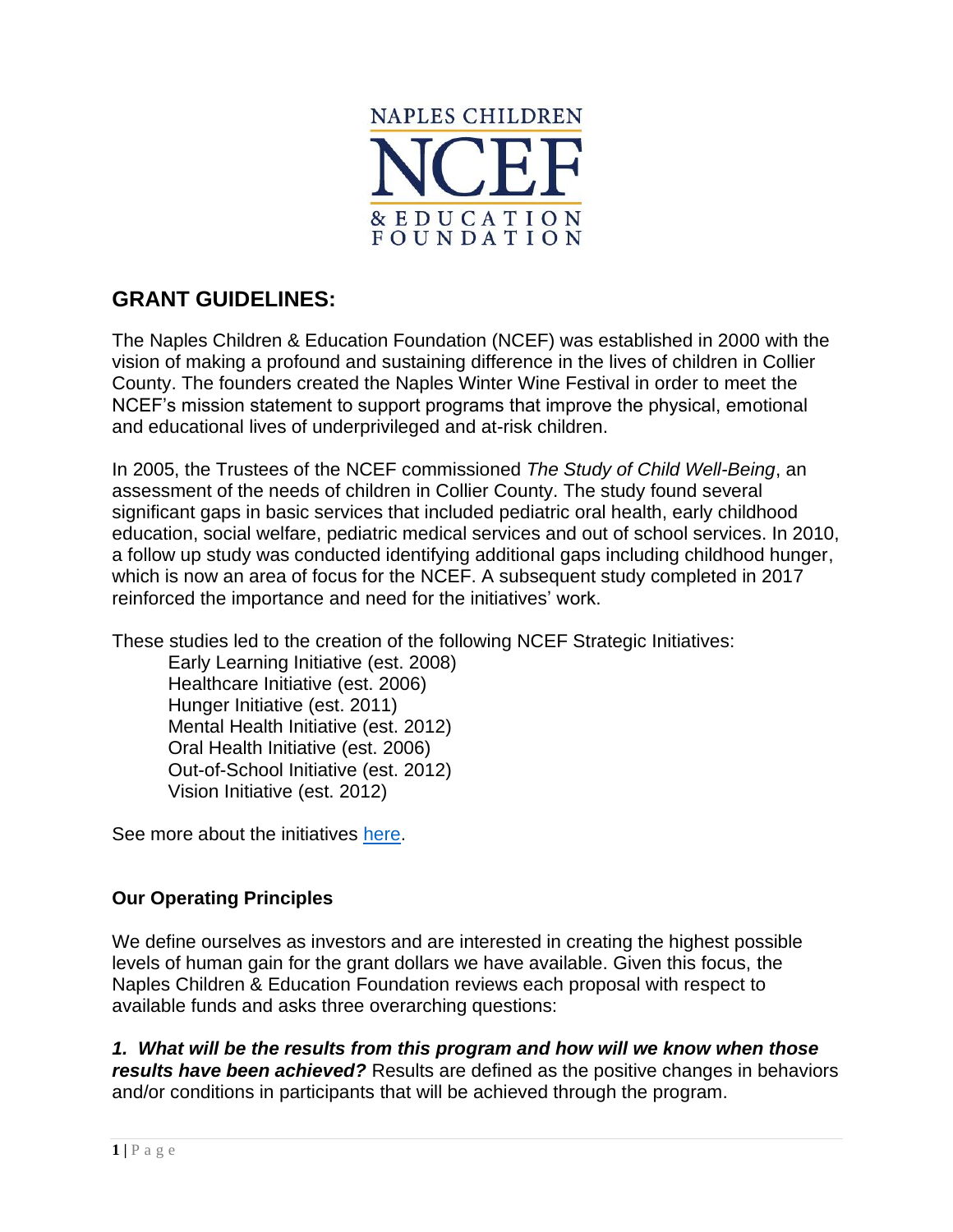*2. How likely is it that the results can be achieved?* Our assessment will be based on factors such as past results and successes of the organization and its programs, validity of the proposed program approach, organizational capability and key personnel leading the program.

*3. Is this the best possible use of the Naples Children & Education Foundation funds given other opportunities before us?* We consider the cost relative to the gain, looking for programs that increase collaboration, quality, and opportunities for replication to other organizations. In reviewing proposals, we look at the use of all monies going into a program, not just dollars contributed by the Foundation, as well as the sustainability of the work.

In making investment determinations, the Naples Children & Education Foundation Grant Committee will look for programs with the following characteristics:

- Programs designed to produce and verify specific changes in behavior and/or conditions of children and changes in organizations that directly contribute to the Foundation results we seek in the respective focus area;
- Programs that achieve at least one result on the results trails;
- Programs that can be effectively implemented and ultimately continued without our funding;
- Programs that are replicable and can be shared with other organizations looking to produce similar results; and
- Programs that use evidence-based practices and strategies and/or offer clear results.

Partners will be expected to report on progress quarterly, complete a final grant report and participate in the NCEF's sponsored learning sessions. Opportunities for additional support will be provided to partners who make meaningful progress toward the Foundation's results.

Please review the results we seek and examples of the investments we make to determine how your program aligns with these guidelines.

## **Our Approach**

The Naples Children & Education Foundation will make two types of investments: Program Support and Capacity Building.

- 1. **Direct Service (Program Support):** Programs selected for direct service investments will answer the question *What positive gains will occur for individual participants or communities?* This includes programs that work directly with children to achieve results.
- 2. **Capacity Building:** Programs selected for capacity and collaboration building investments will answer the questions; *How will your organization*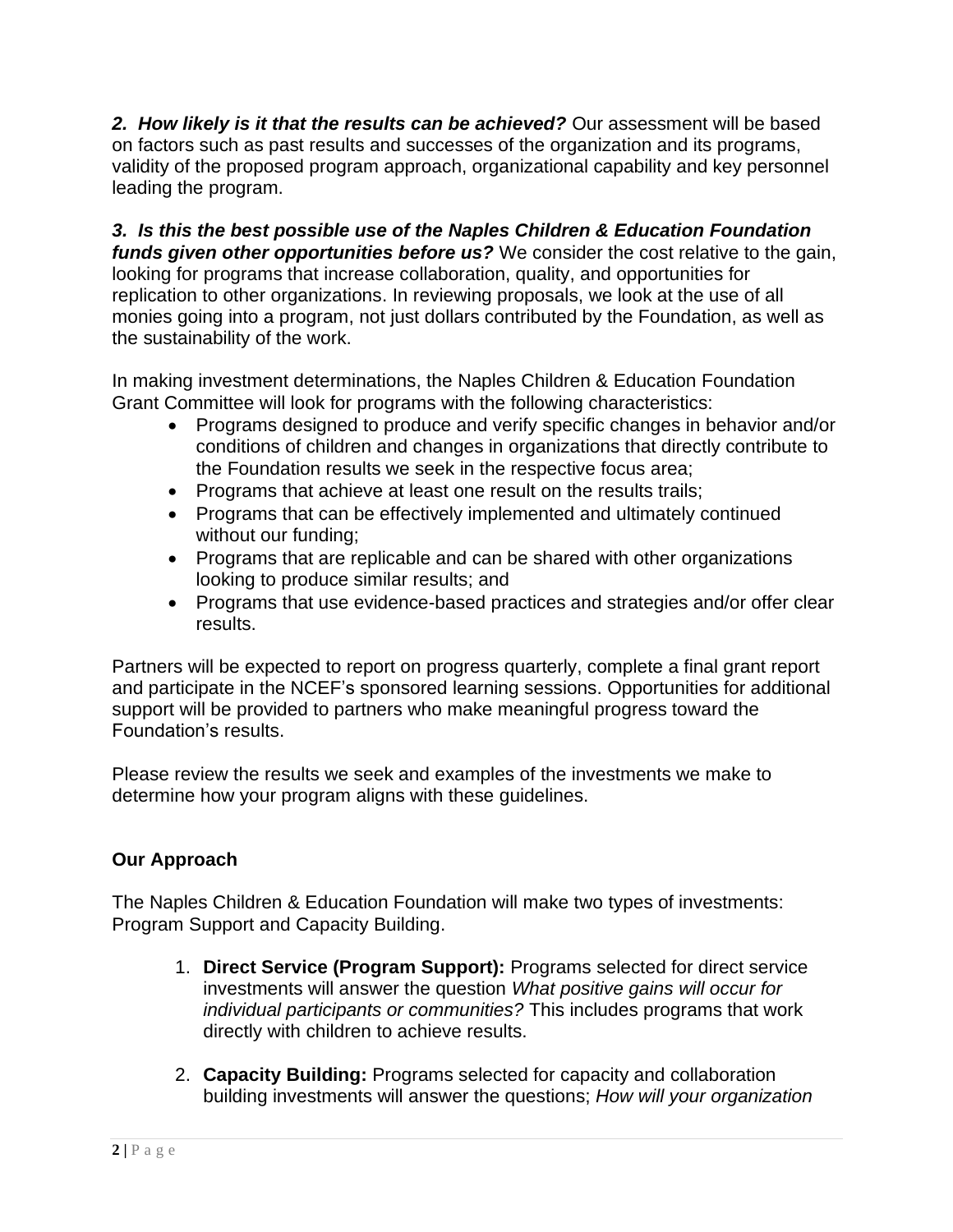*and/or other organizations be different and what will this enable you and/or them to do better?* And *How will collaboration improve effectiveness or efficiency while improving results for children?* Programs include efforts that strengthen the existing capacity and/or collaboration of organizations to achieve results.

The Naples Children & Education Foundation supports efforts in the following **four service categories:**

- Early Learning: any educational program that serves children from age 0-5.
- Child Advocacy: any program that provides children in need with basic needs, social services, legal assistance, resource and referral, and crisis counseling, etc.
- Medical/Healthcare: any program that serves children by providing medical support or provides services to children with disabilities.
- Out-of-School Time: any program that serves children grades K-12 during nonschool hours, i.e. before-school, afterschool, holiday breaks and summer.

### **Our Focus**

We are seeking to support efforts that focus in one or more of these Results Areas:

- Children 0-5 (birth to pre-K) achieve their cognitive, social, physical and emotional developmental milestones and enter kindergarten ready to learn
- Children and Youth 5-14 (Kindergarten through grade 8) have their health and basic needs met
- Children and Youth 5-14 (Kindergarten through grade 8) demonstrate age appropriate academic, and social maturity levels
- Youth 15-18 (grades 9 through high school completion) achieve the academic, financial and social maturity milestones required for college and career success
- Children with Special Needs (birth to high school completion; in crisis or with special health care or developmental needs) are physically and emotionally healthy, safe and connected to needed supports

For the above Results Areas, the NCEF seeks to invest in the following results:

#### **Children and Youth Requiring Vision, Oral or Behavioral Health Support:**

- are screened for vision, dental and behavioral health needs
- are referred to needed health services
- are connected to needed health services and supports
- have their immediate health needs stabilized
- have maintained prescribed health regimen on a short-term basis (less than 6 months)
- have improved health status on a short-term basis (less than 6 months)
- have maintained improved health status on a long-term basis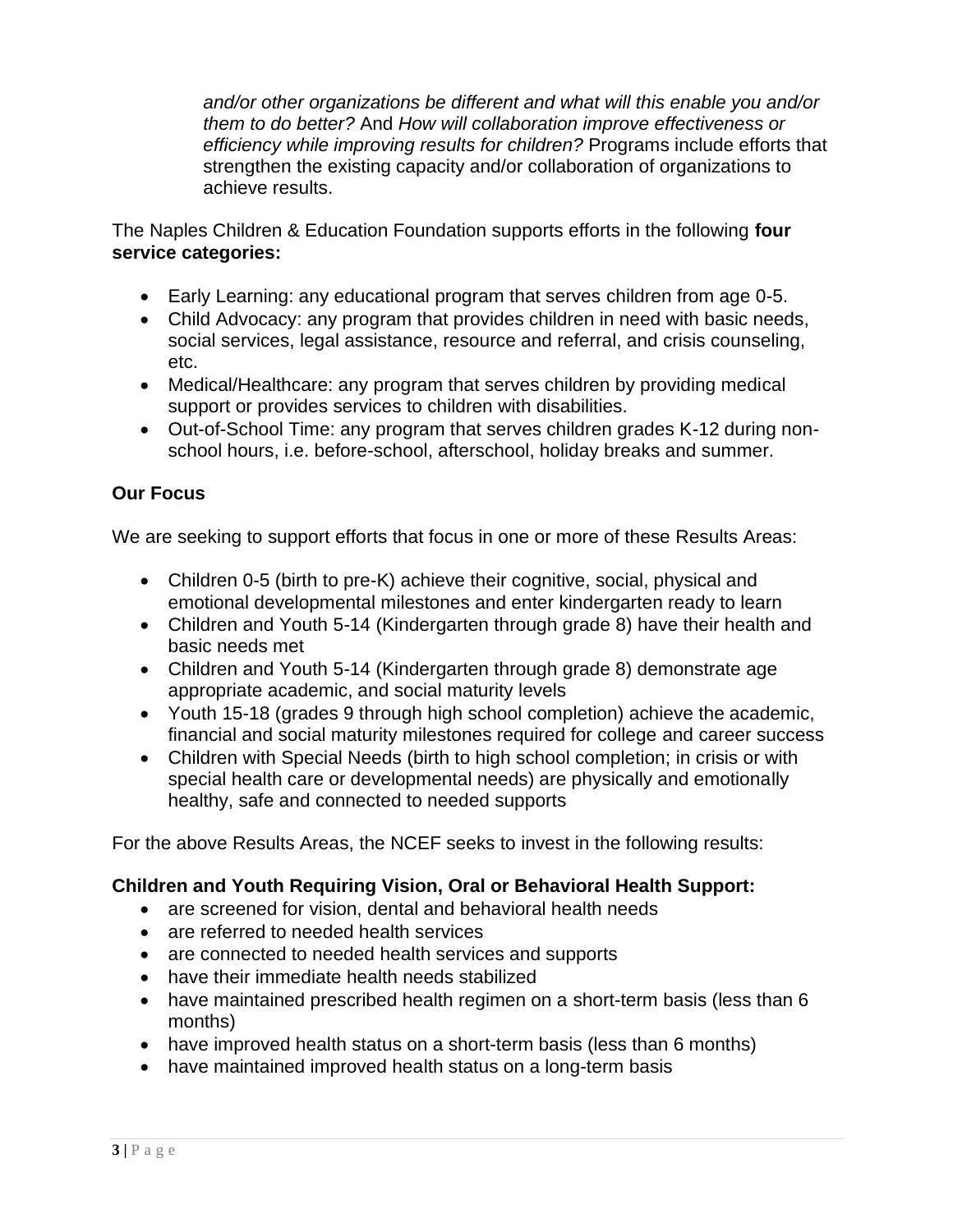#### **Children & Youth Pursuing Educational Success:**

- demonstrate age appropriate developmental milestones prior to entering Kindergarten
- will enter Kindergarten socially-emotionally ready to learn
- demonstrate age appropriate K-5 academic and social maturity skills
- demonstrate age appropriate 6-8 academic and social maturity skills
- become aware of possible career paths and select paths to achieve life goals
- demonstrate age appropriate academic, financial and social maturity skills for college and career readiness
- are connected to needed financial and/or social supports for success
- graduate HS or obtain a GED
- enroll in post-secondary or vocational training

#### **Youth, Including Foster Care Youth, Needing Crisis Intervention for Neglect, Abuse or Safety Issues:**

- get immediate basic needs met (food, shelter, clothing, medical, safety)
- stabilize/meet basic needs on a short-term basis (less than 6 months)
- are connected to ongoing health, financial and/or educational supports
- stabilize health, finances and/or education
- move into a permanent, safe and supportive environment
- connected to needed health and education supports
- link to Health, Education, or Special Needs trails

#### **Children & Youth with Special Health Care Needs:**

- receive an early identification as a result of presenting behaviors or conditions and is then referred to appropriate services
- receive coordinated, ongoing comprehensive care to optimize their functioning in the respective setting (home, school)
- make a successful transition into the K-12 system
- continue to utilize services that enable them to optimize functioning in the respective setting
- successfully transition to an adult medical home
- successfully transition to a post-secondary or vocational setting
- successfully transition to a living situation that maximizes their independence

#### **Nonprofits Looking to Build Their Internal Capacity or Collaboration:**

- obtain new capacity for their (or others') organization(s)
- identify & update systems, policies, materials, practices
- implement change & demonstrate ability to successfully use new capacity
- use new capacity and confirm they are on track to achieve organizational results
- realize reduced costs or increased revenue (increased efficiency)
- decrease time to achieve results (increased efficiency)
- improve results for those served (increased effectiveness)